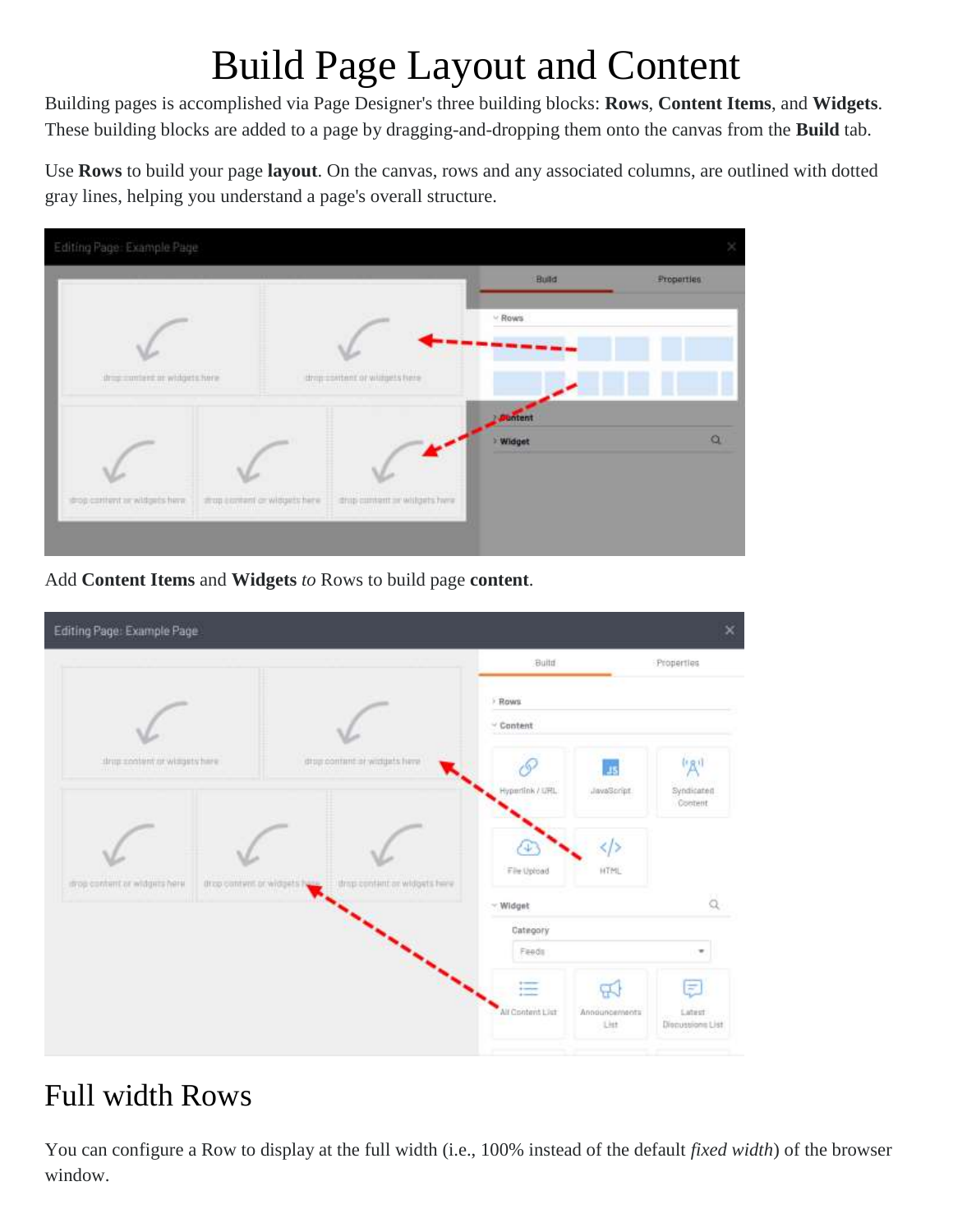1. Select a Row (the content's container). The **Properties** tab (on the right) automatically opens.

| Row                                                     | -Ĥ |
|---------------------------------------------------------|----|
| J.<br>Carousel                                          |    |
| $\equiv$<br>Library Entry List                          |    |
| $\alpha$ -<br>$\stackrel{\cdot}{=}$<br>All Content List |    |

Alternatively, select a Content Item or Widget; Page Designer will automatically select the Row container. Click **Row** in the header. The **Properties** tab (on the right) automatically opens.

| Row > column > Widget | $\boxtimes$ 0 0 |
|-----------------------|-----------------|
|                       | Carousel        |

2. Check the box for **Full-width row**.



The Row will now be the full width (i.e., 100%) of the browser.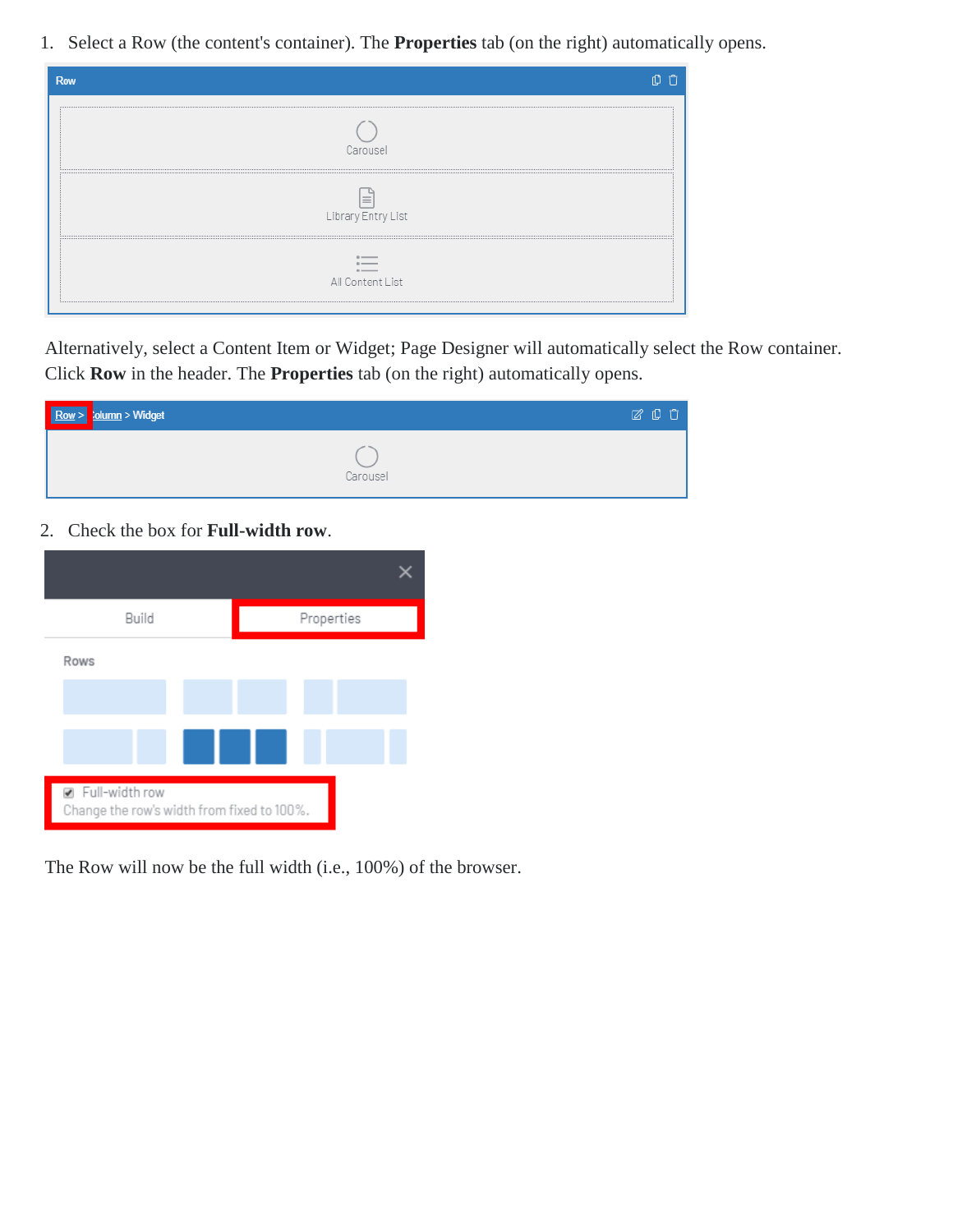## Build a page's layout

You can add six Row types to a page, from single column to multiple two- and three-column Rows:



To add a Row:

1. Select your page in the CMS and click **Edit**. You're now managing the page in Page Designer.



2. On the **Build** tab, drag-and-drop a Row type to the desired location on the **canvas**: Hover above or below existing Rows to determine its positioning.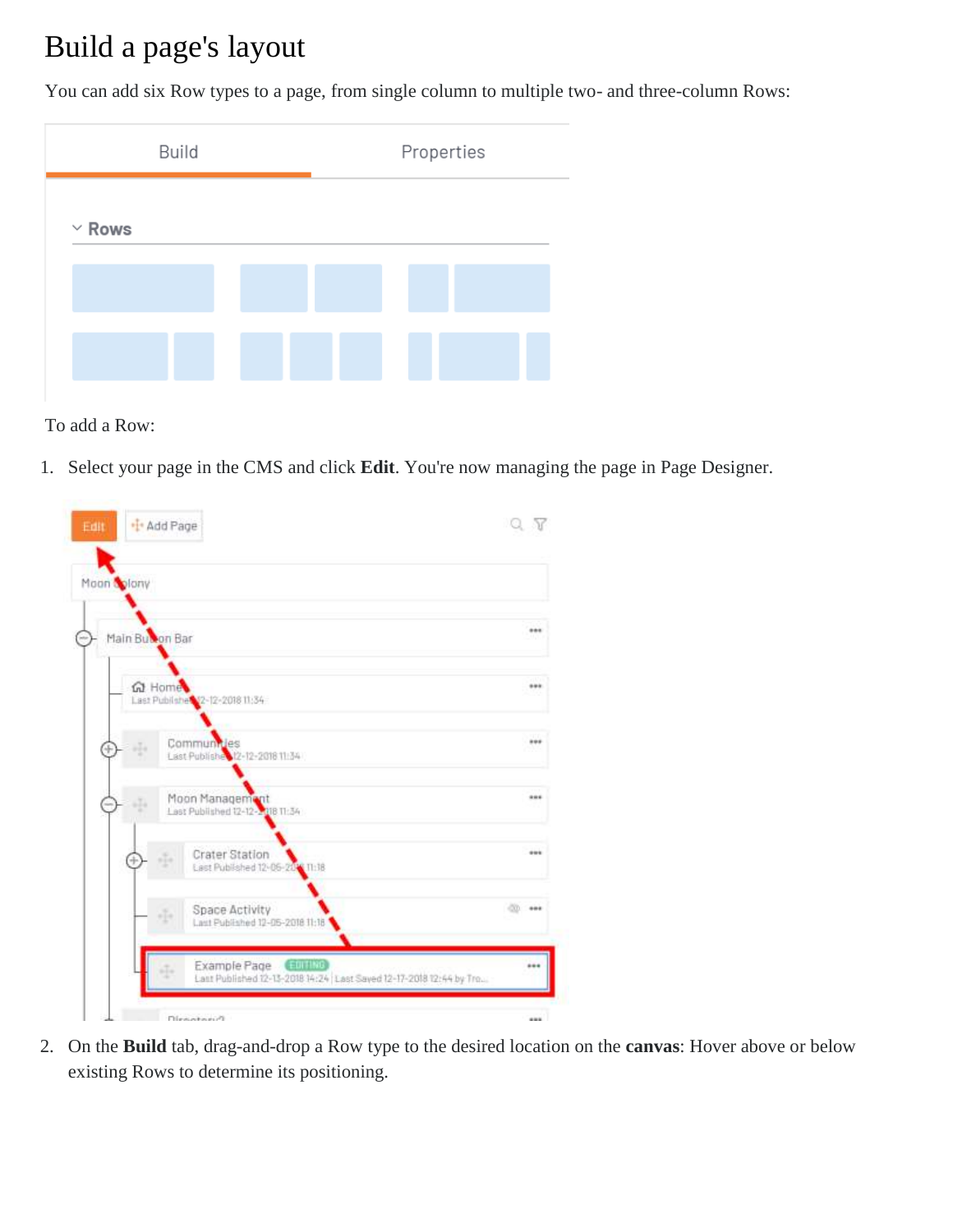|                              |                                                 | Build    | Properties- |
|------------------------------|-------------------------------------------------|----------|-------------|
|                              |                                                 | $=$ Rows |             |
| mop contant or widgets here. | <b>STEERING</b><br>drop contant or widgets here |          |             |
|                              |                                                 | Content  |             |
|                              |                                                 | Widget   |             |

3. Repeat this process until you've created your desired page layout.

You can add any combination of Rows to a page, so try different layouts until you find the one that best suits the content you're adding. The number of Content Items and Widgets on a page, and their type, generally impact the *number* and *type* of Rows you should use.

**TIP:** You can change a Row to a different type even with content already in place; content will shift to the most logical column based on the new selection.

You can re-order columns in multiple-column Rows by dragging-and-dropping them. This is a great way to easily move content around a page.

#### Add content to a page

There are two types of content you can add to pages: **Content Items** and **Widgets**. To add either type, begin by selecting your page in the CMS and selecting **Edit** from its **ellipsis menu**.



Now, refer to the section below for the type of content you're adding.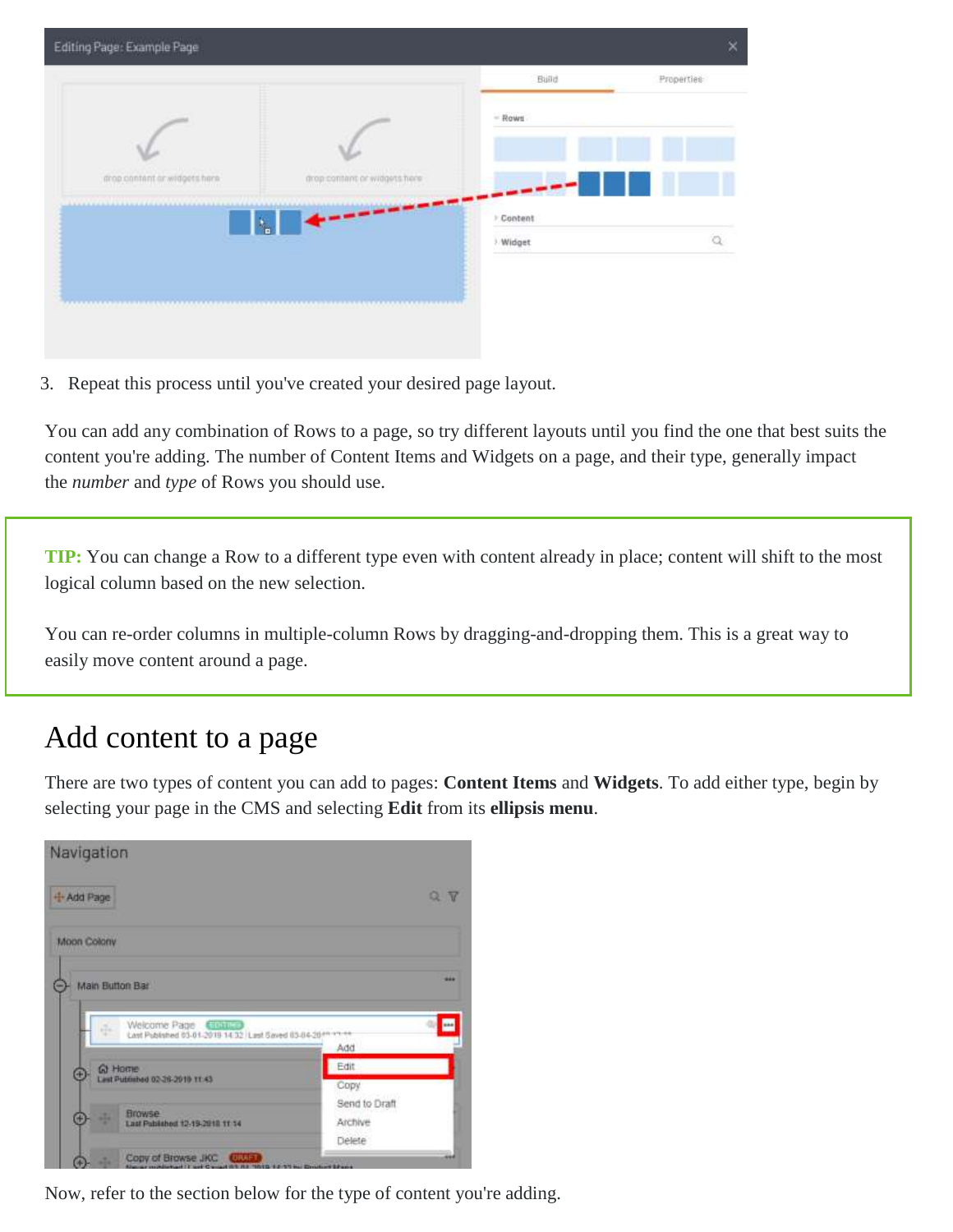## Content Items

You can add five types of content to a Row:

| <b>Build</b>    |             | Properties            |
|-----------------|-------------|-----------------------|
| $~\vee$ Rows    |             |                       |
|                 |             |                       |
|                 |             |                       |
|                 |             |                       |
| $\vee$ Content  |             |                       |
|                 | <b>JS</b>   | ( <sub>'A'</sub> )    |
| Hyperlink / URL | JavaScript  | Syndicated<br>Content |
|                 |             |                       |
|                 |             |                       |
| File Upload     | <b>HTML</b> |                       |

## View Descriptions

| <b>Content</b><br><b>Item</b> | <b>Description</b>                                                                                                                                                                                                                                                               |
|-------------------------------|----------------------------------------------------------------------------------------------------------------------------------------------------------------------------------------------------------------------------------------------------------------------------------|
| Hyperlink /<br><b>URL</b>     | Add a hyperlink to a page pointing to an internal OR external web page. You can enter<br>either a URL or Page Code.<br><b>Primary use:</b> Adding internal or external links to a page or your site's navigation menu<br>(Main Button Bar).                                      |
| JavaScript                    | Enables you to run scripts on a page. JavaScript can be inserted in one of two ways:<br>Entering the URL to the desired JavaScript file;<br>embedding the JavaScript inline in the provided editor.<br><b>Primary use:</b> Embedding third-party or external JavaScript content. |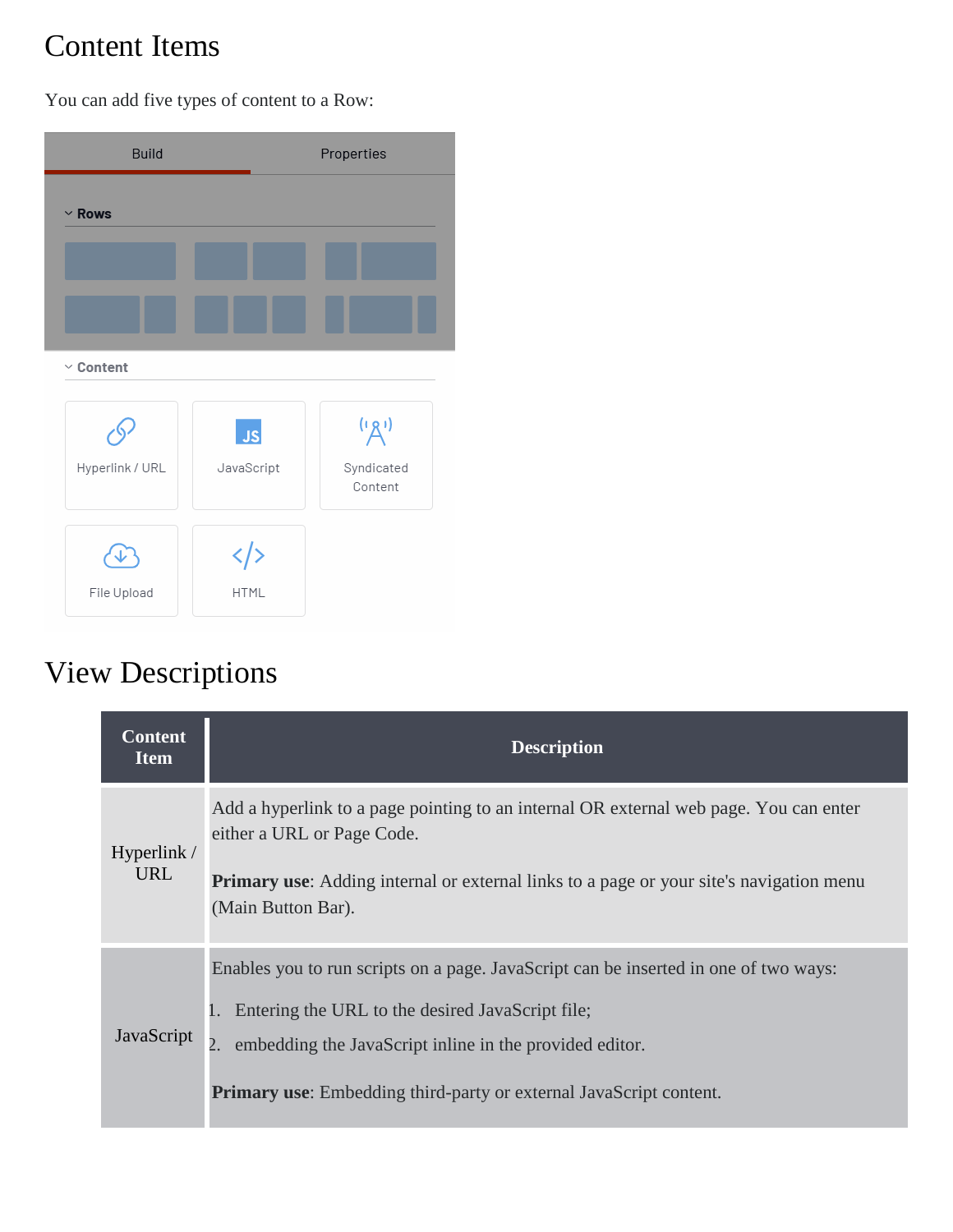| <b>Content</b><br><b>Item</b> | <b>Description</b>                                                                                                                                                                                                                                                                                                                                                                                                               |  |  |
|-------------------------------|----------------------------------------------------------------------------------------------------------------------------------------------------------------------------------------------------------------------------------------------------------------------------------------------------------------------------------------------------------------------------------------------------------------------------------|--|--|
| Syndicated<br>Content         | Syndicate (i.e., replicate) the selected page's content on another page. Not only does this<br>allow you to easily re-use content in multiple places, but updates made to the syndicated<br>content are automatically reflected on every page where it's used.<br><b>Primary use:</b> Replicating content on one or more pages across a site.                                                                                    |  |  |
|                               | Add a file to a page.                                                                                                                                                                                                                                                                                                                                                                                                            |  |  |
| File Upload                   | <b>NOTE:</b> The page's View Permissions setting determines access and visibility to an<br>uploaded file; however, files uploaded this way are saved on a publicly accessible<br>drive, and anyone with a link or URL to the file can access it <i>despite</i> the page's and<br>Content Item's View Permission setting.)                                                                                                        |  |  |
|                               | <b>Primary use:</b> Providing documents and other files on a page or as quick downloads from a<br>navigation menu.                                                                                                                                                                                                                                                                                                               |  |  |
| <b>HTML</b>                   | Use this to add content to a page in two ways: (1) Adding, editing, and formatting content<br>with the WYSIWYG editor, which is similar to Microsoft Word; (2) Inserting and pasting<br>HTML code in the Source code editor, which provides even more creative freedom and<br>flexibility for those proficient in HTML. (To access the Source code editor, click<br>the HTML button at the bottom-right of the WYSIWYG toolbar.) |  |  |
|                               | Primary use: Presenting a mix of content, like text, images, hyperlinks, tables, videos,<br>etc, and pasting HTML code from other sources.                                                                                                                                                                                                                                                                                       |  |  |

To add a Content Item:

4. On the **Build** tab, drag-and-drop a Content Item to a column in a Row (or if it's a single Row, the Row itself).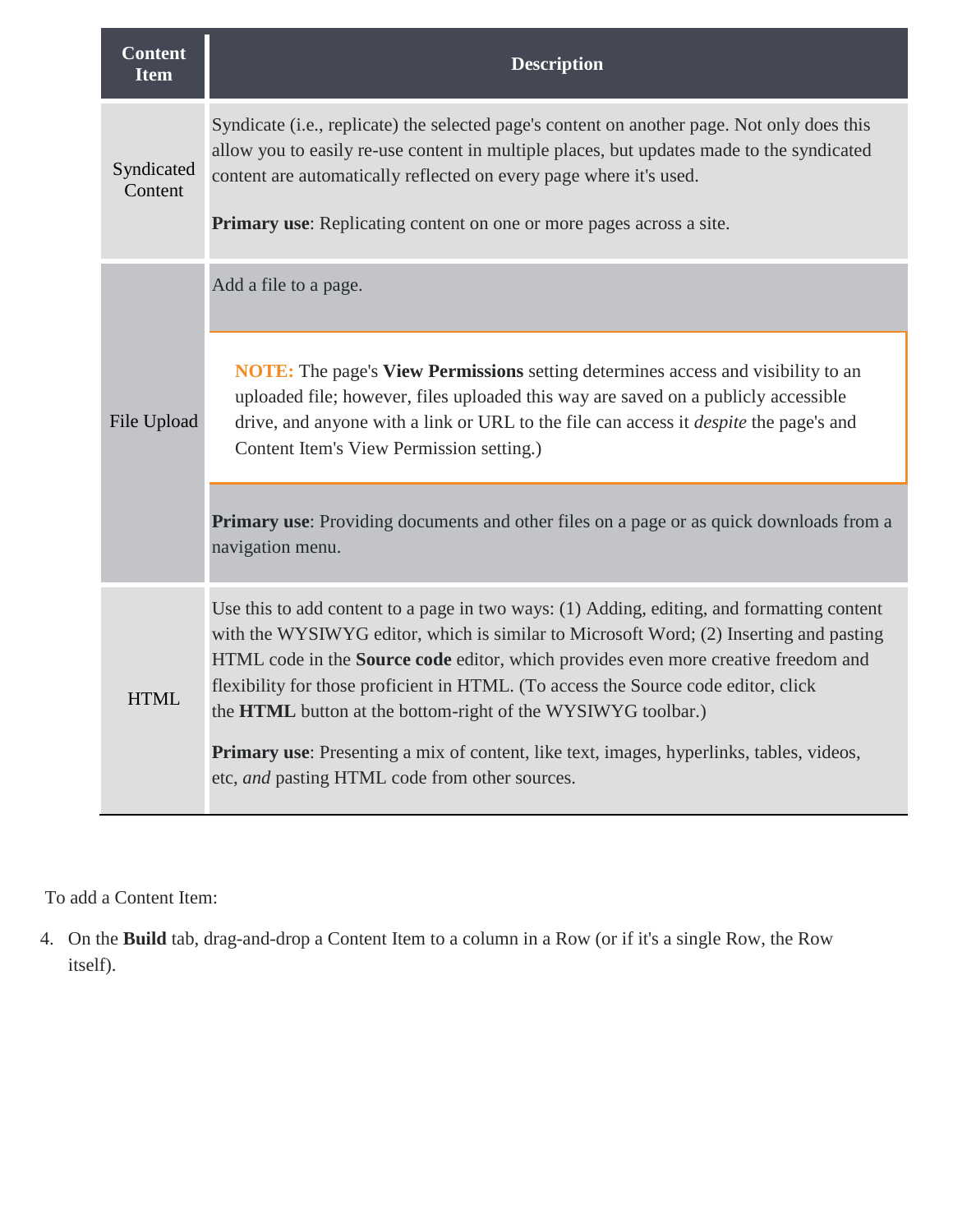

- 5. Configure its **Properties**, which are displayed to the right. Refer to the Configure content properties section below to learn about each option.
- 6. Click the Content Item's **Edit** button to add your content (e.g., the file you're uploading, the HTML you're inserting, etc.).



7. When finished, click:

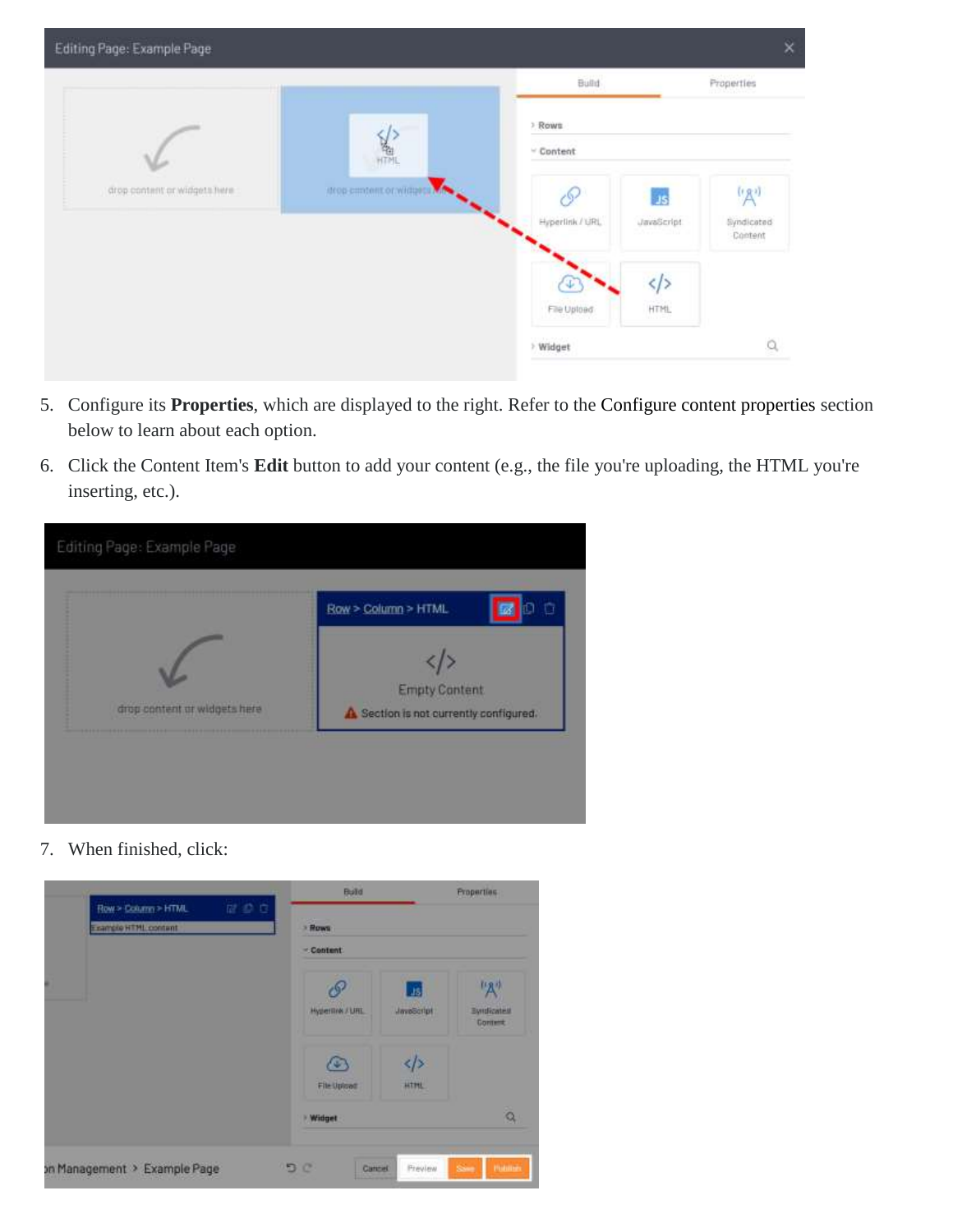- a. **Preview** to view the page in a new browser tab. This is a great way to see what your page will look like when published, especially when you need to test HTML and/or several pieces of content. **The page must first be saved in order to preview it.**
- b. **Save** to save your content and continue editing the page (it will be in the **Editing** state, with the content not available until published).

**BEST PRACTICE:** Save often to ensure no progress is lost.

c. **Publish** to save your content and make the page live on your site.

#### Widgets

Widgets perform core Higher Logic functions and support customization via parameters. One of their best features is that many of them automatically update as new content becomes available.

**EXAMPLE:** The **Latest Discussions List** widget displays the latest discussion posts, and automatically shows new posts as they're made. The benefit is two-fold: Not only do Widgets like this ensure fresh content is always available for your members but they also require little maintenance by staff.

There are dozens of widgets available, and they've been grouped into categories based on their associated product area or function (e.g., blogs, discussions, communities, libraries, etc.) to make them easier to find.

To add a Widget:

4. On the **Build** tab, select a category from the menu applicable to the Widget you want to add. Its associated Widgets are displayed below.

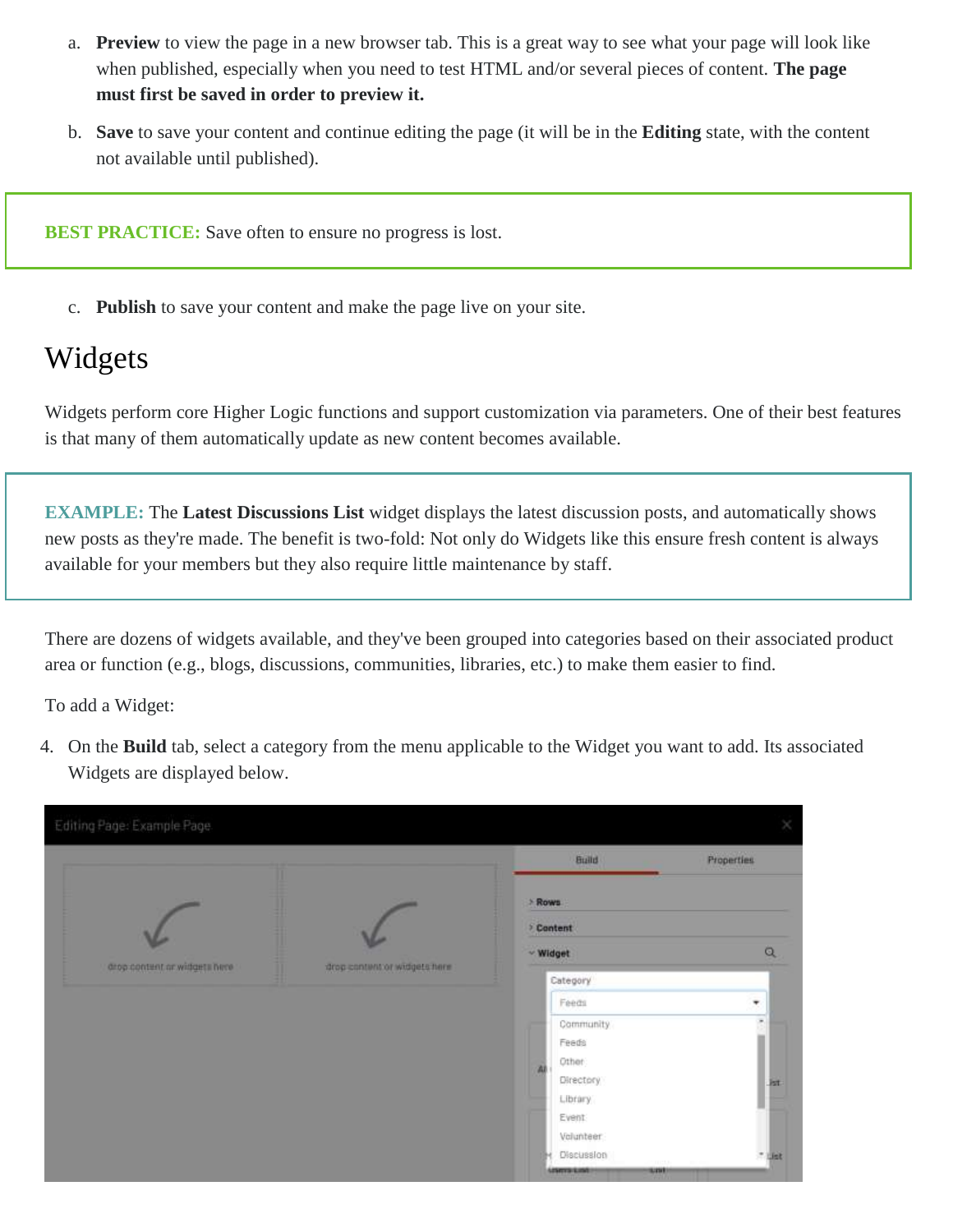**TIP:** You can also quickly find a Widget by searching for it. Click the **magnifying glass** icon in the **Widget** area and enter its name. The results automatically display below. To clear search results, click the **X** in the search field.

| Build               | Properties         |           |
|---------------------|--------------------|-----------|
| > Rows              |                    |           |
| $>$ Content         |                    |           |
| $\vee$ Widget       | Q<br>Announcements | $\bullet$ |
| Category            |                    |           |
| Feeds               |                    | ▼         |
|                     |                    |           |
| ᡃᠳ<br>Announcements |                    |           |
|                     |                    |           |
| List                |                    |           |

5. Drag-and-drop a Widget to a column in a Row (or if it's a single Row, the Row itself).

| Editing Page: Example Page   |                          |                                              |                                                                                    | $\times$                    |
|------------------------------|--------------------------|----------------------------------------------|------------------------------------------------------------------------------------|-----------------------------|
|                              |                          | Build                                        |                                                                                    | Properties                  |
|                              | $=$                      | > Rows                                       |                                                                                    |                             |
|                              | $L_{\rm 31cm1}$          | > Content                                    |                                                                                    |                             |
|                              | <b>Ulsoussions List</b>  | $-Wl$ dget                                   |                                                                                    | Q                           |
| drop content or widgets here | Urop content or wildgets | Category                                     |                                                                                    |                             |
|                              |                          | Feedi                                        |                                                                                    | ٠                           |
|                              |                          | $\overline{ }$<br><b>A minima</b><br>$1 - 1$ |                                                                                    | Ξ                           |
|                              |                          | All Content List                             | Announcements<br>List                                                              | Latest:<br>Discussions List |
|                              |                          | 더<br>Mnst Antive                             | $\overline{\phantom{a}}$<br>$-$<br>$\overline{\phantom{a}}$<br><b>Becent Bionn</b> | C<br>Recent Ideas List      |

- 6. Configure its **Properties**, which are displayed to the right. Refer to the Configure content properties section below to learn about each option.
- 7. Click the Widget's **Edit** button to configure its parameters.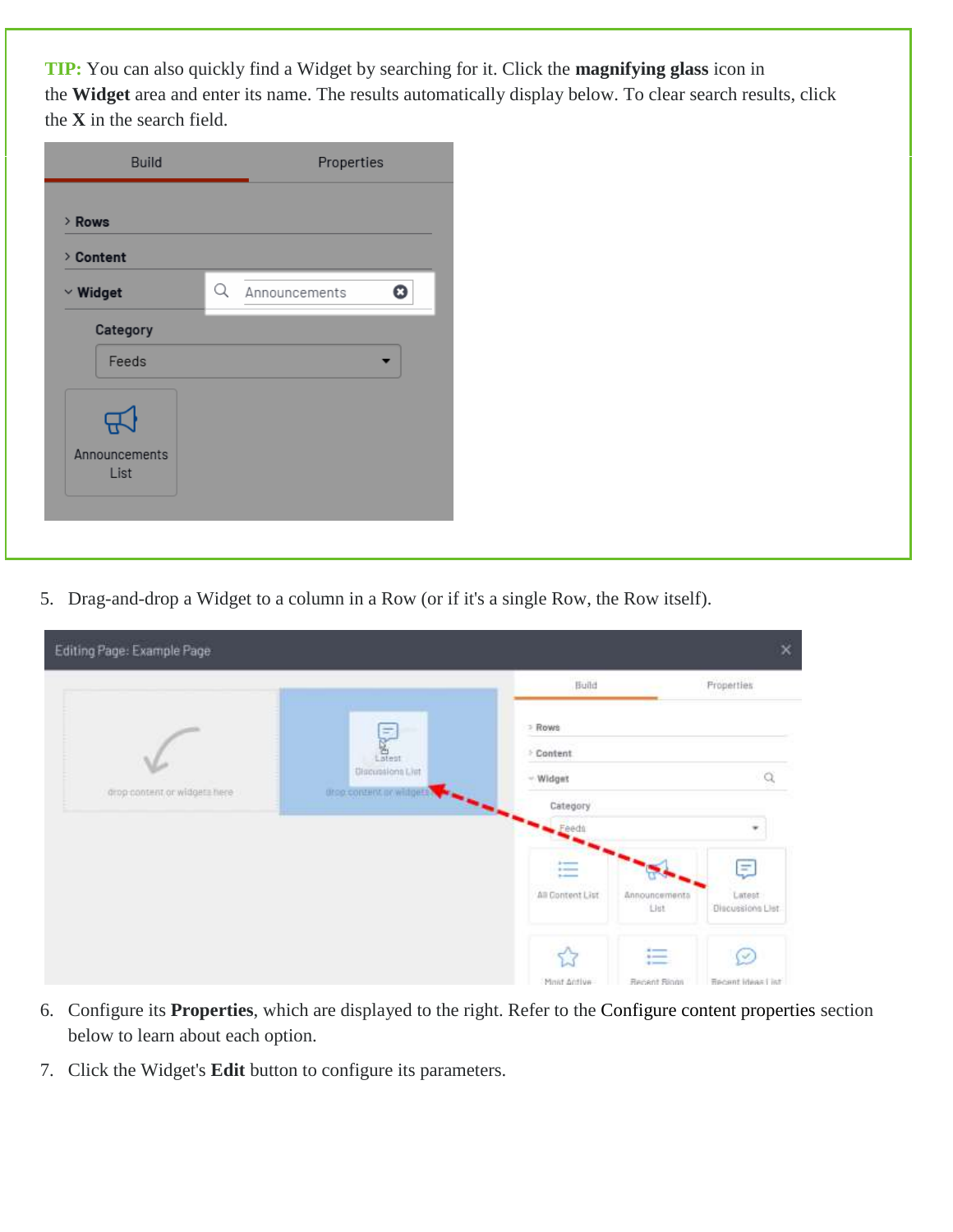|                              | ×.<br>Row > Column > Widget                             |
|------------------------------|---------------------------------------------------------|
|                              |                                                         |
|                              | <b>Latest Discussions List</b><br>۰<br>٠<br>٠<br>٠<br>٠ |
| drop content or widgets here | A Section is not currently configured.<br>٠             |

**NOTE:** With dozens of widgets, each with several parameters (sometimes dozens themselves), our documentation is not going to cover all of them. Fortunately, a combination of descriptive names and in-line descriptions are provided for almost every parameter, making it easy for you to understand what each parameter does.

| Editin | <b>Editing Widget</b>                         | ×                                                                                                                                                                                                                                                                               |                            |
|--------|-----------------------------------------------|---------------------------------------------------------------------------------------------------------------------------------------------------------------------------------------------------------------------------------------------------------------------------------|----------------------------|
|        | Widget: Latest Discussions List               | A short list of discussion posts typically displayed on a home page or community landing page. $\Theta$<br>View parameters as text                                                                                                                                              |                            |
|        | Options                                       |                                                                                                                                                                                                                                                                                 |                            |
|        | Community                                     | Interstellar Dallweries                                                                                                                                                                                                                                                         |                            |
|        |                                               | When not on community-specific pages and websites, the list will display all discussion posts the user<br>can view. Note: No configuration is necessary on community landing pages and websites. These will<br>respect the community and display only community-specific posts. | <b>SCHOL</b><br><b>HIE</b> |
|        | Show Posts from All Available<br>Communities? | No<br>Yes: Show all posts available to user. No: Show posts based on user's community membership only. The<br>default value in Yes.                                                                                                                                             |                            |
|        | Body Length                                   |                                                                                                                                                                                                                                                                                 | a                          |
|        | Days Back                                     | 60<br>Posts older than the specified number of days will not be included.                                                                                                                                                                                                       |                            |
|        | Exclude Posts by Super<br>Adminst?            | No<br>The default value is No.                                                                                                                                                                                                                                                  | <b>HELLINE</b>             |
|        | Filter list by most recent?                   | Yes<br>Filters feed by most recently created or most recommended discussion posts The default value is Yes.                                                                                                                                                                     |                            |
|        | Hide if Community Does Not                    | Yes                                                                                                                                                                                                                                                                             | same                       |

- 8. Once configured, click **Save** at the bottom of the dialog to save your settings.
- 9. Lastly, click: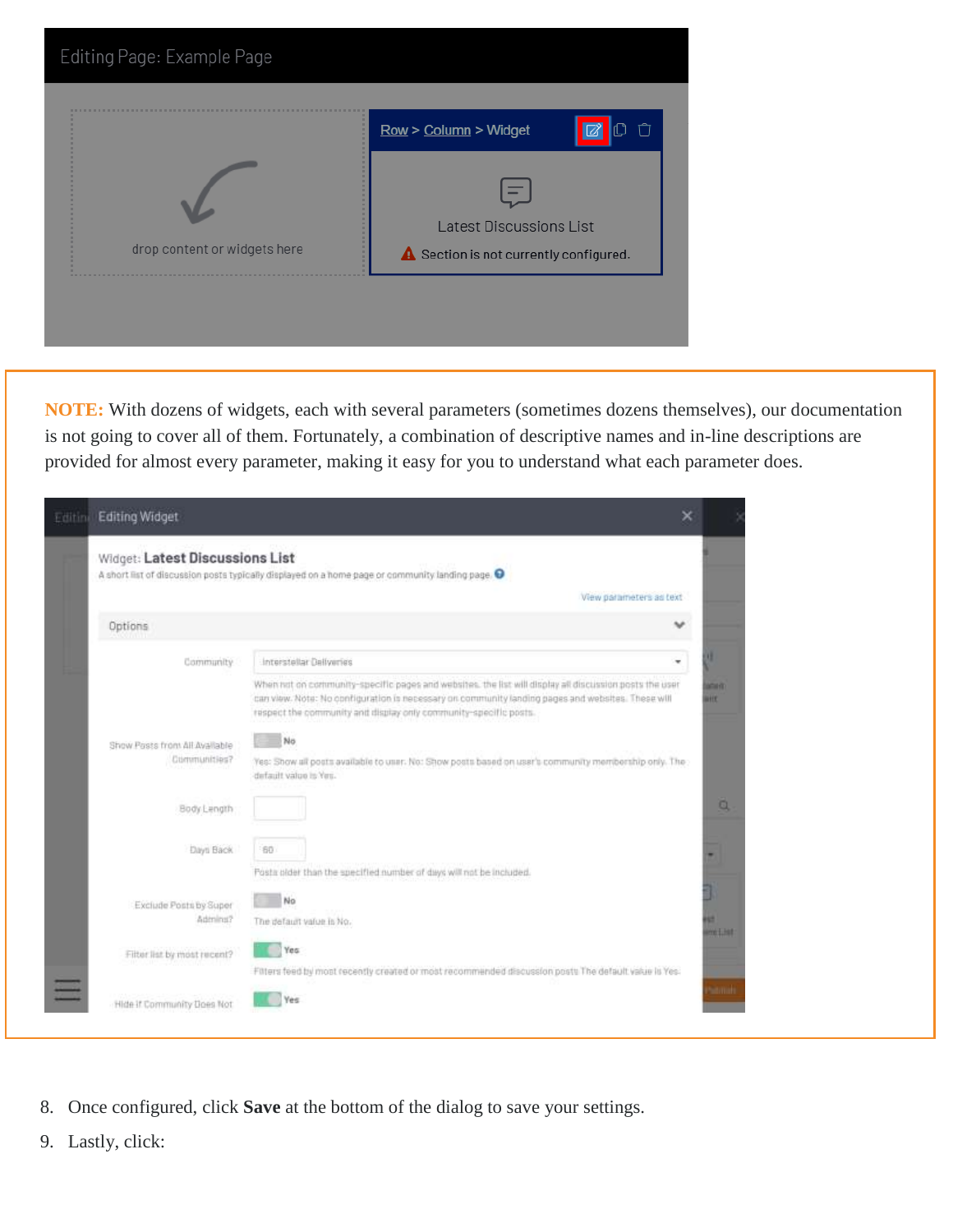|                |                                | Build                                                                                                                                                                | <b>Properties</b>   |
|----------------|--------------------------------|----------------------------------------------------------------------------------------------------------------------------------------------------------------------|---------------------|
|                | 000<br>Row > Column > Wraget   | Name or Title                                                                                                                                                        |                     |
|                | Ξ                              | Latest Discussions List                                                                                                                                              |                     |
|                | Latest Discussions List        | <b>E</b> Show Title Above Content                                                                                                                                    |                     |
| <b>ULTIMAN</b> |                                | <b>CCS Wrapper Class Name</b>                                                                                                                                        |                     |
|                |                                | <b>Ell</b> Super Administ Only<br>Legis Hug continue there and their estimated access to $\mathbb{S}_{\frac{m}{2}-1}$ . Lemma only,<br>mm<br><b>View Permissions</b> |                     |
|                |                                | Everyone                                                                                                                                                             | Edit                |
|                |                                | El Hide                                                                                                                                                              |                     |
|                |                                |                                                                                                                                                                      |                     |
|                |                                |                                                                                                                                                                      |                     |
|                |                                |                                                                                                                                                                      |                     |
|                |                                |                                                                                                                                                                      |                     |
|                |                                |                                                                                                                                                                      |                     |
|                | Moon Management > Example Page | c<br>s<br>Preview<br>Cancel                                                                                                                                          | <b>Save Publish</b> |

- a. **Preview** to view the page in a new browser tab. This is a great way to see what your page will look like when published, especially when you need to test HTML and/or several pieces of content. **The page must be saved in order to preview it.**
- b. **Save** to save your content and continue editing the page (it will be in the **Editing** state, with the content not available until published).

**BEST PRACTICE:** As you're building page structure and content, save often to ensure no progress is lost.

c. **Publish** to save your content and make the page live on your site.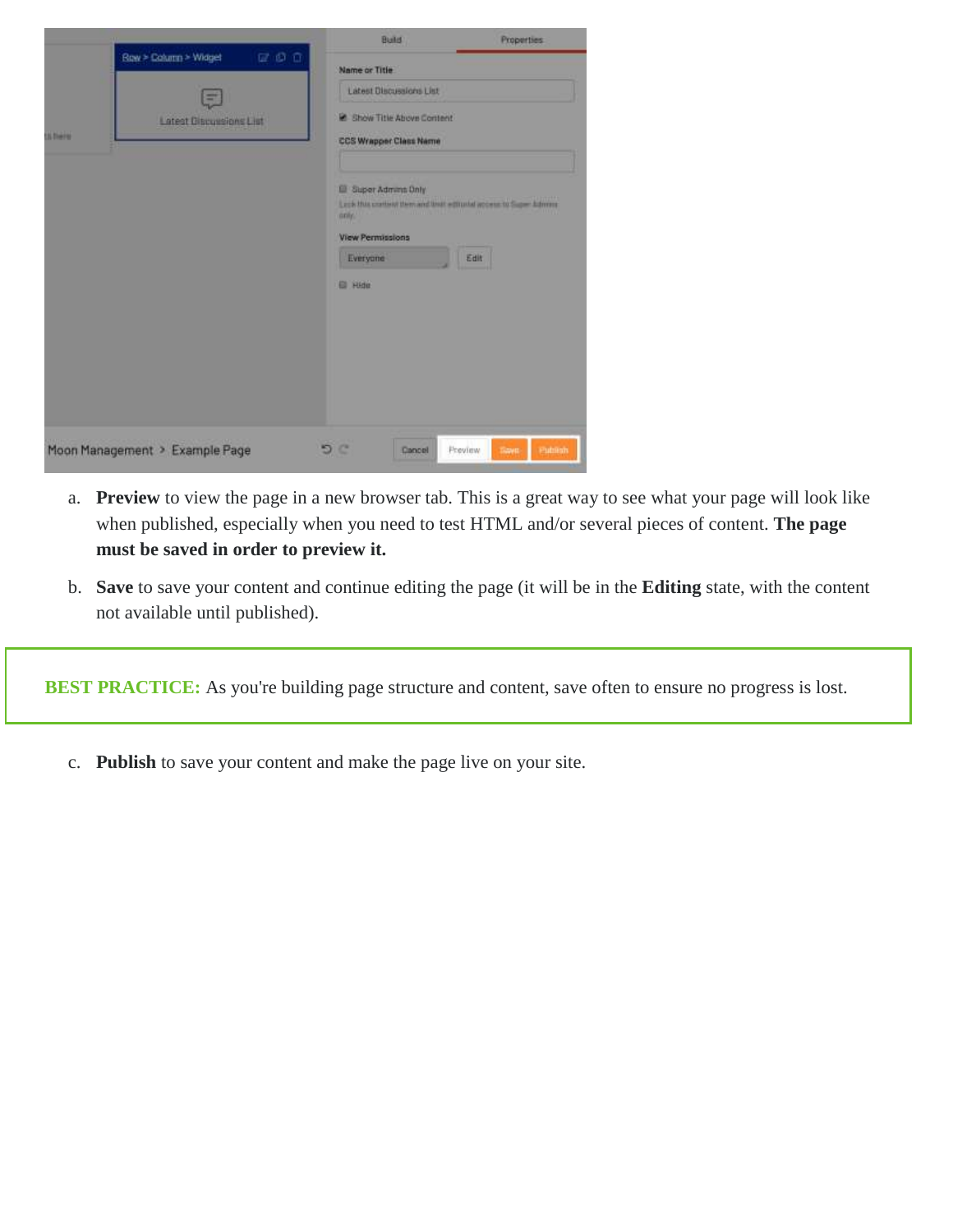## Configure content properties

After adding content (Content Item or Widget) to a Row, or selecting existing content, you can configure its **Properties** to the right. Refer to the table below for descriptions of each option.

|                              |                                        | Build                                                                      | Properties |
|------------------------------|----------------------------------------|----------------------------------------------------------------------------|------------|
|                              | <b>证 0 0</b><br>Row > Column > HTML    | Name or Title                                                              |            |
|                              |                                        | 开口性                                                                        |            |
|                              | <b>Empty Content</b>                   | Show Title Above Content                                                   |            |
| map content or widgets here. | A Section is not currently configured. | CCS Wrapper Class Name                                                     |            |
|                              |                                        |                                                                            |            |
|                              |                                        | Super Admini Drify                                                         |            |
|                              |                                        | Lock this content them and limit editorial access to Super Atmins<br>ints. |            |
|                              |                                        | View Permissions                                                           |            |
|                              |                                        | Everyone                                                                   | Edit       |

| <b>Field</b>                            | <b>Description</b>                                                                                                                                                                                                                                   |
|-----------------------------------------|------------------------------------------------------------------------------------------------------------------------------------------------------------------------------------------------------------------------------------------------------|
| Name or Title                           | The content's title, displayed as a heading on the page.                                                                                                                                                                                             |
|                                         | <b>NOTE:</b> The <b>Show Title Above Content</b> controls whether this name is displayed<br>above the content on the page. Typically, you'll want to keep Content Item names<br>hidden but show Widget names (this is the default setting for each). |
|                                         |                                                                                                                                                                                                                                                      |
| <b>CSS Wrapper</b><br><b>Class Name</b> | Here, you can wrap the content with a class to facilitate CSS style targeting, if needed.                                                                                                                                                            |
| View<br>Permissions                     | This important setting controls who can view the content:<br>Select Everyone to make it public content visible to ALL users, regardless of whether<br>they're members or not. If desired, check the Hide after logged-in? box to hide the            |
|                                         | content from logged in users, allowing you to have public (or other specific) content<br>on your site that's automatically hidden after users log in.                                                                                                |
|                                         | Select Logged In to make it private content only visible to users who are logged in.<br>You can think of this as the "members only" setting.                                                                                                         |
|                                         | Select Custom Permissions to choose which specific roles and/or Security Groups<br>can access the content. You'll be able to select from the default system Security                                                                                 |